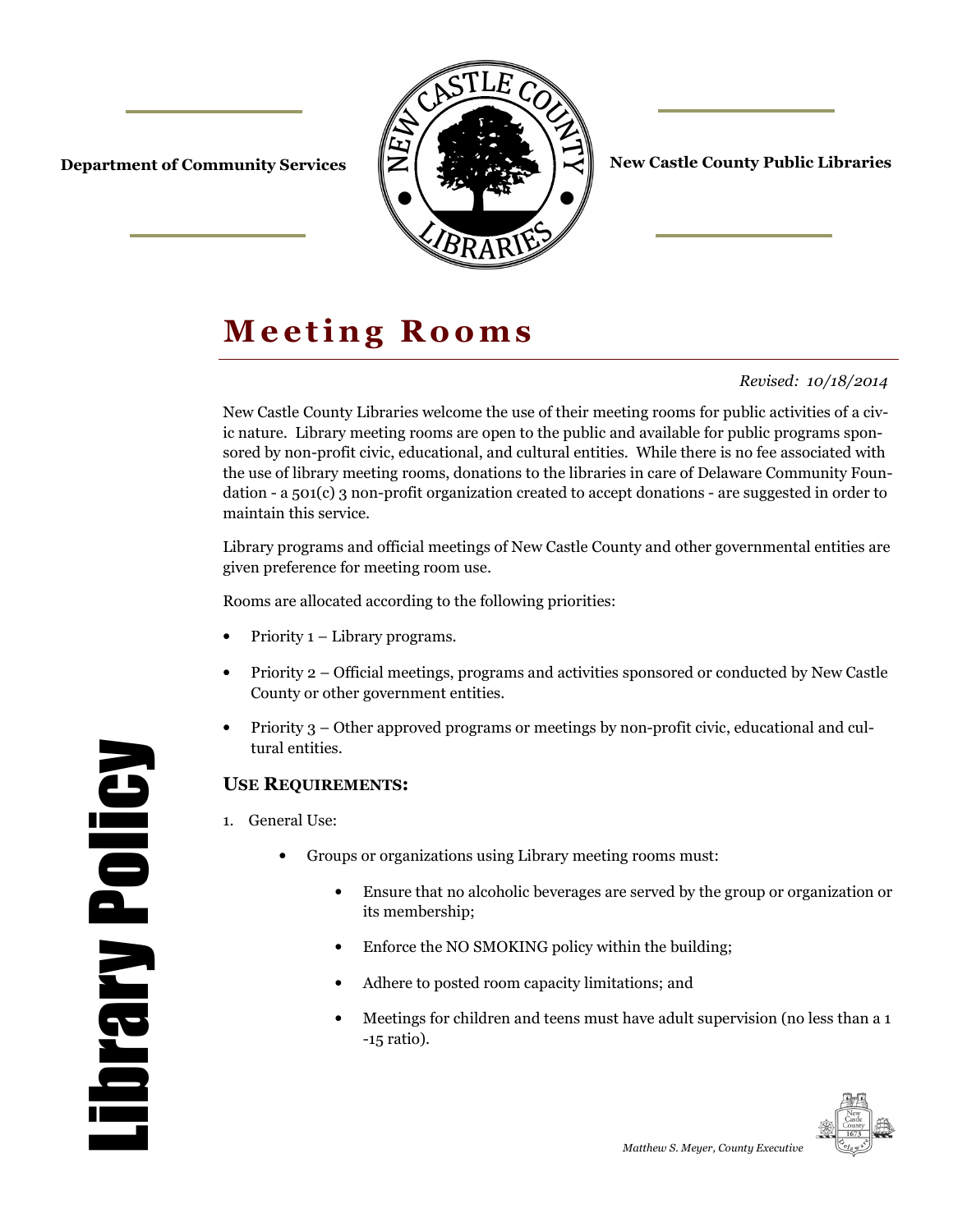#### **Department of Community Services**  $\mathbb{R}$  **All New Castle County Public Libraries**



- 2. Logistics:
	- Library meeting rooms may be scheduled during the hours the Library is open to the public and must end with adequate time to clean up and vacate the room prior to the closing time of the Library.
	- Requests for after hours use due to special circumstances must be approved in advance by the Library Manager.
	- Library programs are open to all members of the public, however, if the meeting room is reserved for a meeting of a non-profit organization's board or to conduct organizational business of the non-profit entity, the general public may be excluded.
		- No admission fees are permitted for participation in meeting room programs.
	- The Library cannot assume any responsibility associated with cancellation of meeting room bookings due to inclement weather or an emergency that requires closing the Library.
- 3. Room Requirements:
	- The organization must arrange the meeting room for its use and return it to its original arrangement before leaving. The Library does not provide custodial assistance to change the arrangement of the room or move private materials.
	- All facilities must be left clean after use or a cleaning fee may be assessed.
	- Fastenings (tapes, tacks, etc.) cannot be used on any meeting room walls, floors, or furniture. Costs to repair damage caused to the walls, floors or furniture by not following this requirement will be charged to the representative of the booking organization.
- 4. Marketing and Presentations:
	- Prior approval from the Library manager is required to advertise the program in the media.
	- Audiovisual presentations must conform to current copyright law.
	- Materials or equipment belonging to the booking organization are solely the organization's responsibility. The Library does not assume any responsibility for private materials and equipment.
	- Advertising and signage for a program will be posted in accordance with New Castle County's display policy.
	- Program publicity may indicate program location and time, but cannot state nor imply that New Castle County Department of Community Services or the Library are program sponsors/co-sponsors unless specifically agreed to by the Library.

#### **BOOKING PROCEDURES:**

- Meeting room bookings can be made in the Library or by telephone with an approved application is on file at the library. A signed copy of the booking request will be kept at the Library.
- The meeting room application form is available for download through the Library web site (http:// www.nccdelib.org). The form must still be received in hardcopy either in person or by fax.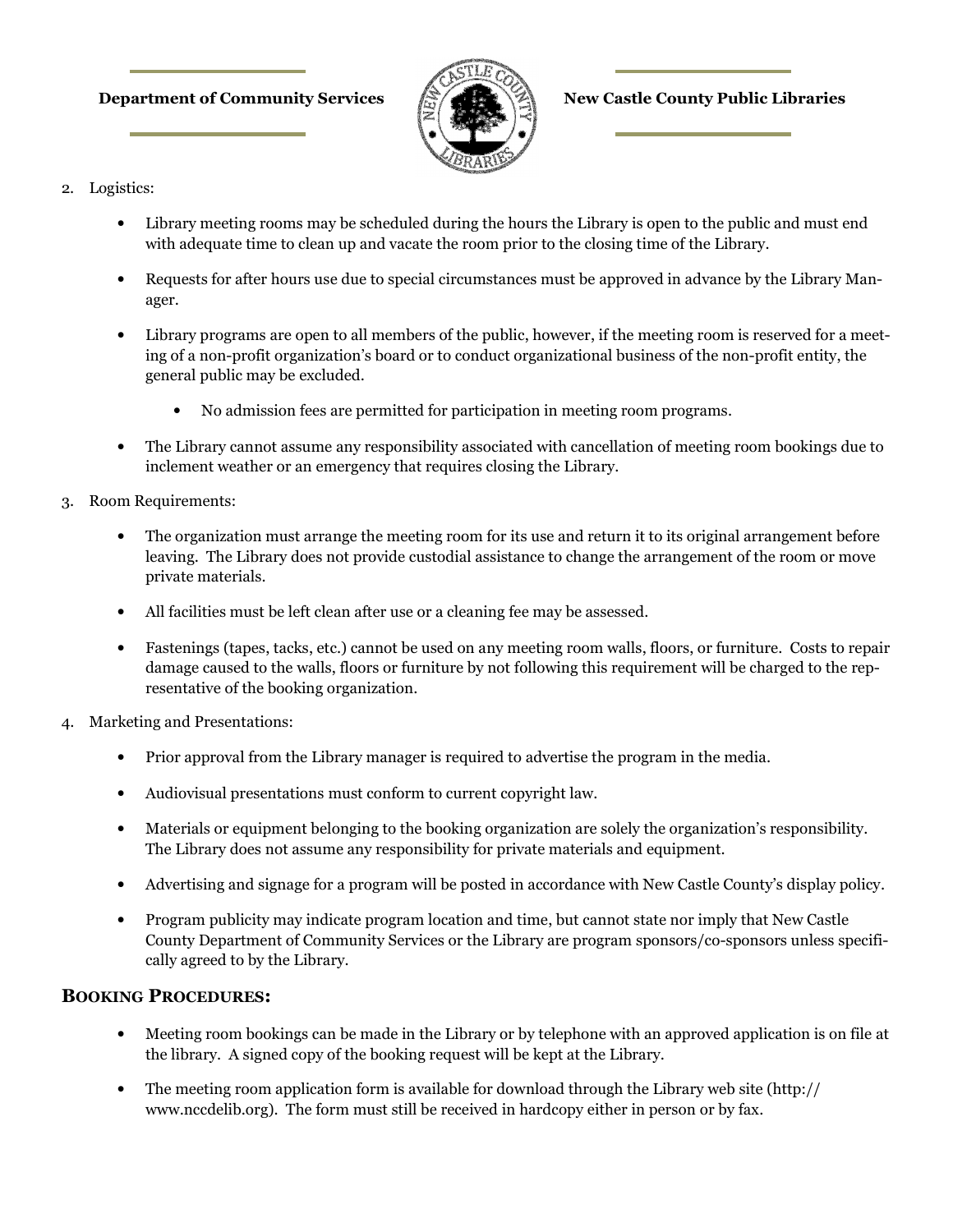#### **Department of Community Services**  $\frac{1}{\sqrt{2}}$  **(Eq. 1) New Castle County Public Libraries**



- Bookings may be made up to **two** months in advance and **must be** made fourteen (14) days prior to the program to allow for Library approval.
- An organization may book a room once a month at each Library.
- Requests for use of Library equipment (projectors, sound equipment, etc.) must be made at the time of booking. A list of equipment is available at each Library. The booking form requires the name of the group official or member who will assume financial responsibility for damage to equipment or replacement.
	- Outside equipment MAY NOT BE attached to the Library's equipment.
	- Library staff members can only provide limited technical assistance.
	- Use of all devices must be in accordance with the libraries' Internet Acceptable Use Policy (full text available at www.nccdelib.org on our "Policies & Forms" page).
- Simple kitchen facilities may be available for beverages or light refreshments. Please see Appendix A for more information.

#### **PROHIBITED USE:**

Library meeting rooms may not be used for social purposes: religious activities or services; political campaign activity relating to a specific candidate; commercial concerns; any illegal activity; or any activity that in the judgment of the New Castle County Community Services General Manager poses a threat to the life, safety or property of any individual.

### **DENIAL OF ACCESS:**

New Castle County Department of Community Services reserves the right to deny future Library meeting room use to:

- Groups or organizations whose previous conduct has not complied with Library meeting room policies and procedures as stated; and/or
- Groups or organizations whose conduct has resulted in damage or interfered with the other patrons' Library use.
- Groups or organizations that repeatedly don't show or cancel bookings.
- Cancellations must be made two weeks prior to the event or the entity risks loss of privileges.
- Groups who violate meeting room policy will be notified by the Library Manager by phone and mail.

#### **COMPLAINTS:**

Problems or complaints related to this policy should be submitted in writing to the General Manager of the Department of Community Services, 77 Reads Way, New Castle, DE 19720.

#### **HISTORY OF REVISIONS:**

| Established | 4/8/2009   |  |
|-------------|------------|--|
| Amended     | 10/20/2010 |  |
| Amended     | 7/12/2011  |  |
| Amended     | 10/18/2014 |  |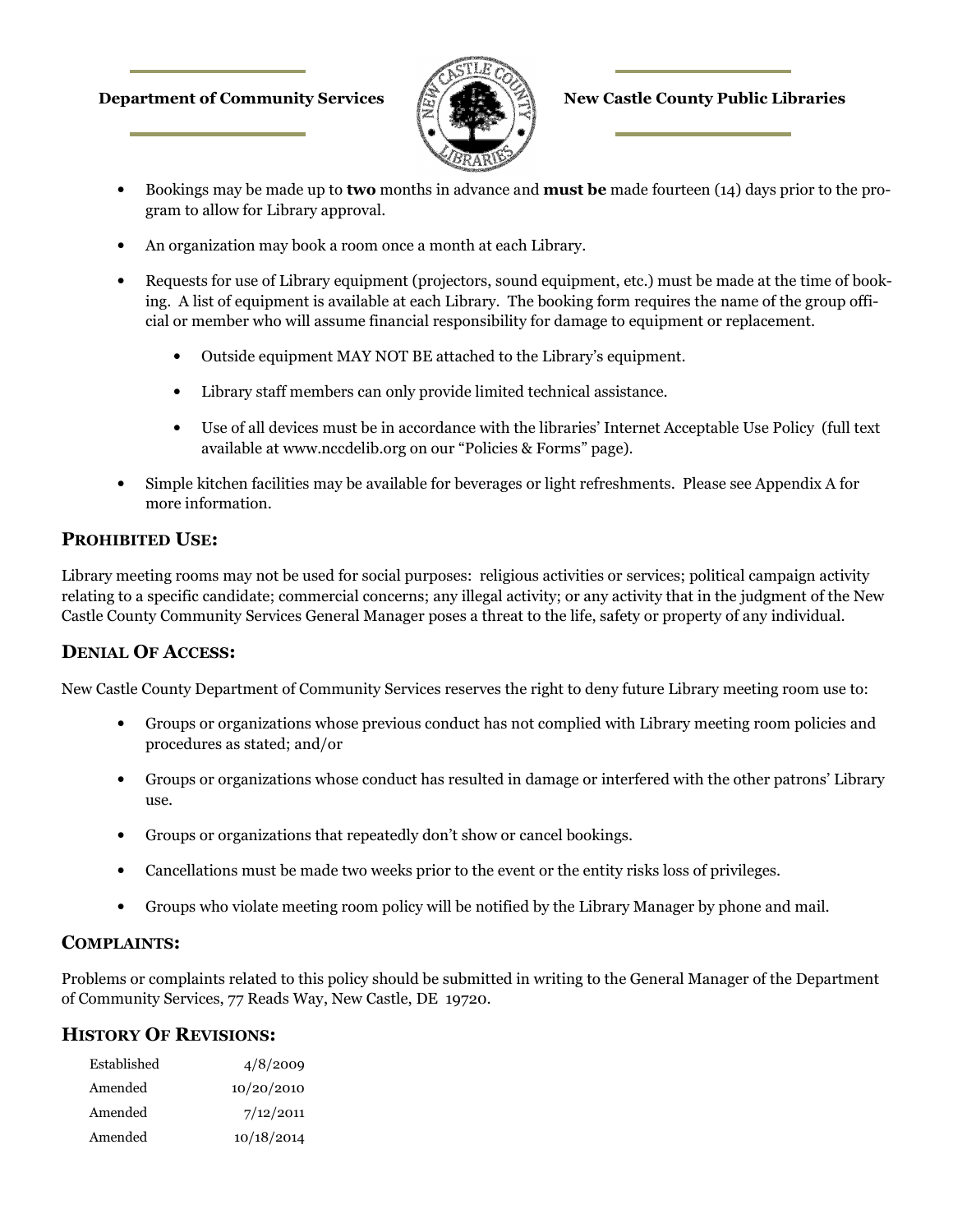**Department of Community Services**  $\mathbb{R}$  **All New Castle County Public Libraries** 



## **Appendix A**

In accordance with Health and Safety Codes, only light refreshments and beverages are permitted in library meeting rooms.

"Light refreshments and beverages" are defined as non-alcoholic beverages and edible items commonly served between meals, but not intended to substitute for meals. Examples include: water, coffee, juice and soft drinks; bakery items and desserts; fruit/vegetable trays (not salads), cheese and crackers, pretzels, chips and similar items. Any food that needs to be delivered, prepared, cooked, or kept hot or cold is not permitted. No sandwiches, coolers, electrical appliances, sternos, crock pots or hot plates are permitted in the meeting rooms.